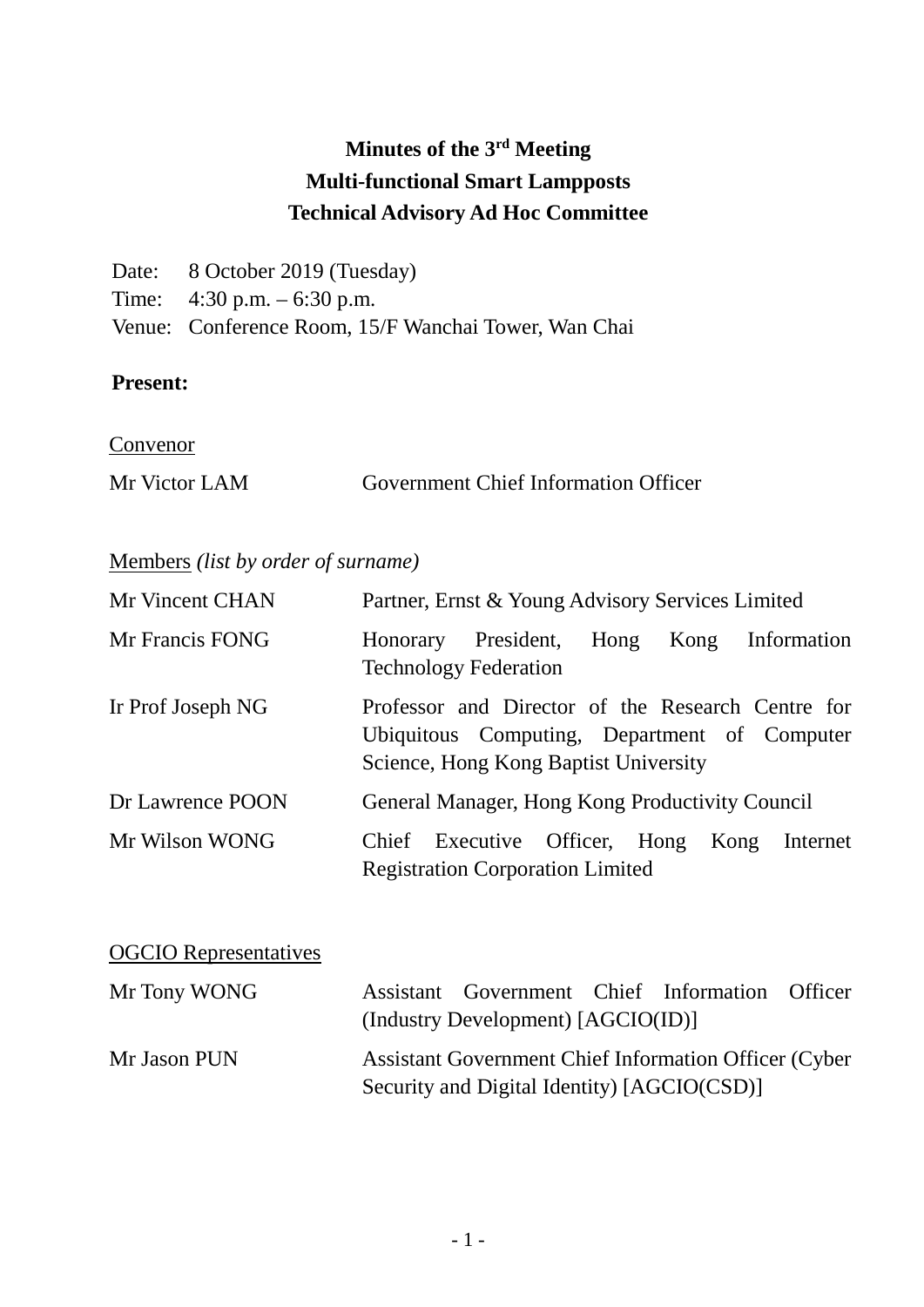# Attendance from Departments

| Lands Department: |                                   |
|-------------------|-----------------------------------|
| Mr James WONG     | Senior Land Surveyor / Geodetic   |
| Mr Kenny CHAN     | Land Surveyor/ Geodetic / HK & Is |

| Ms Shirley LEUNG | Senior Engineer/Survey & Projects           |
|------------------|---------------------------------------------|
| Mr Gary LEUNG    | Engineer/Projects 2                         |
| Ms Priscilla SUM | Engineer/Smart Mobility 12                  |
| Mr Raymond LAM   | <b>Engineer/Incident Management Support</b> |

# *Environmental Protection Department:*

| Mr David CHAN   | Principal Environmental Protection Officer (Territorial<br>Control)                     |  |  |  |
|-----------------|-----------------------------------------------------------------------------------------|--|--|--|
| In Attendance   |                                                                                         |  |  |  |
| Ms Clara WONG   | Assistant Legal Counsel, Office of the Privacy<br><b>Commissioner for Personal Data</b> |  |  |  |
| Mr Alan LO      | Principal Assistant Secretary for Innovation<br>and<br>Technology (4), ITB              |  |  |  |
| Mr Nelson IP    | Chief Engineer / Lighting, HyD                                                          |  |  |  |
| Mr Rex TONG     | Chief Systems Manager (Smart City), OGCIO                                               |  |  |  |
| Mr Tony KM WONG | Chief Systems Manager (Security), OGCIO                                                 |  |  |  |
| Ms Peggy POON   | Systems Manager (Smart City)21, OGCIO                                                   |  |  |  |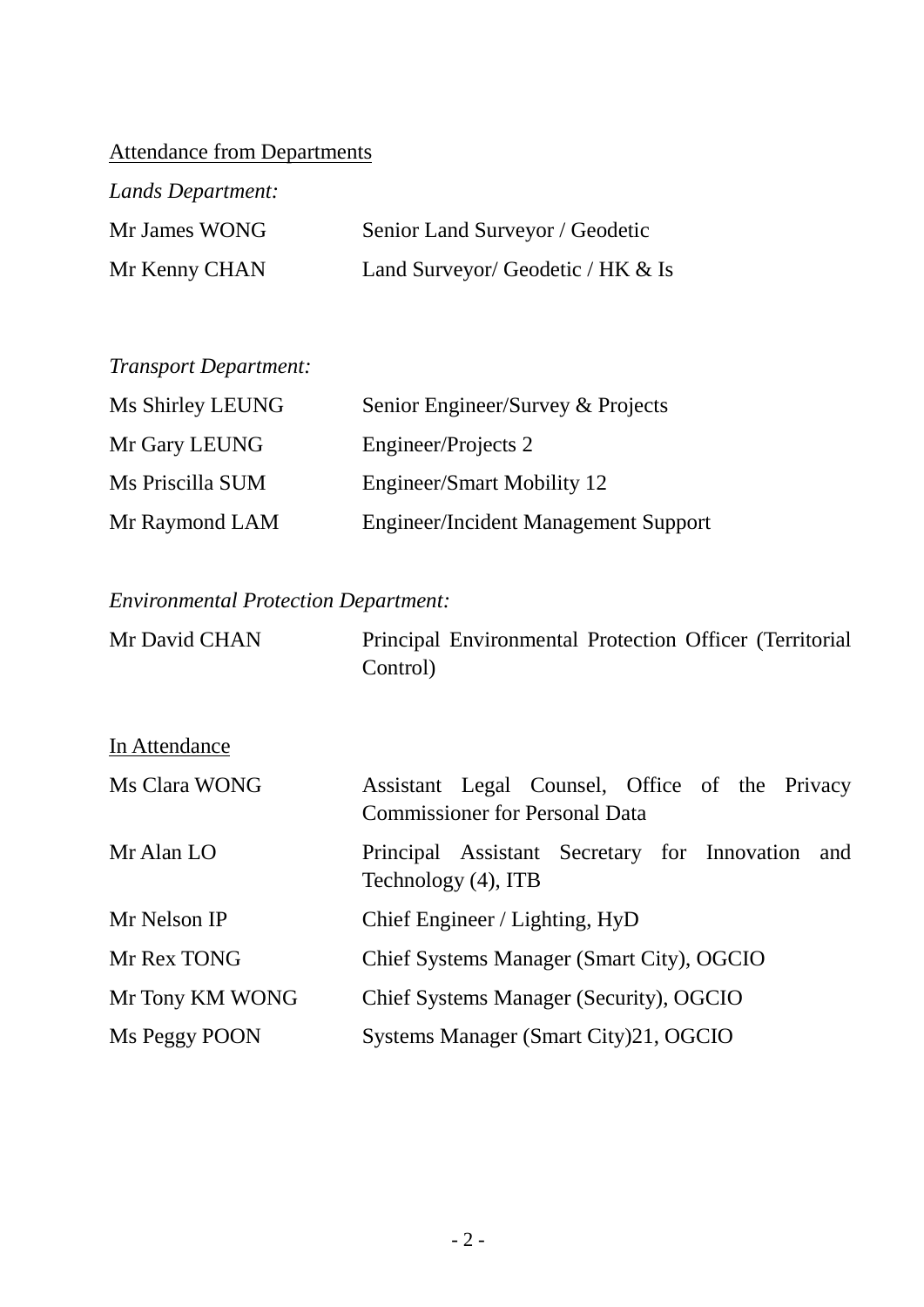Secretary

| Mr Dantes TANG              | Senior Systems Manager (Smart City)2, OGCIO                                                   |
|-----------------------------|-----------------------------------------------------------------------------------------------|
| <b>Absent with apology:</b> |                                                                                               |
| Dr K P CHOW                 | Associate Professor, Department of Computer Science,<br>The University of Hong Kong           |
| Mr Stephen HO               | Honorary Chairman, Communications Association of<br>Hong Kong                                 |
| Mr Ronald PONG              | Chairman, IT Governance Committee, Smart City<br>Consortium                                   |
| Dr K F TSANG                | Professor, Department of Electrical<br>Associate<br>Engineering, City University of Hong Kong |
|                             | Mr Stephen Kai-yi WONG Privacy Commissioner for Personal Data                                 |

#### **Discussion:**

#### **Opening Remarks**

Convenor welcomed Members to the third meeting of the Multifunctional Smart Lampposts Technical Advisory Ad Hoc Committee. He also thanked the representatives from Lands Department, Transport Department and Environmental Protection Department for joining the meeting and presenting their smart lamppost applications to Members.

#### **Confirmation of Minutes of Last Meeting**

2. The minutes of the second meeting held on 10 September 2019 were circulated to Members with their comments duly incorporated. It was then uploaded to the thematic webpage on OGCIO website for public reference on 24 September 2019.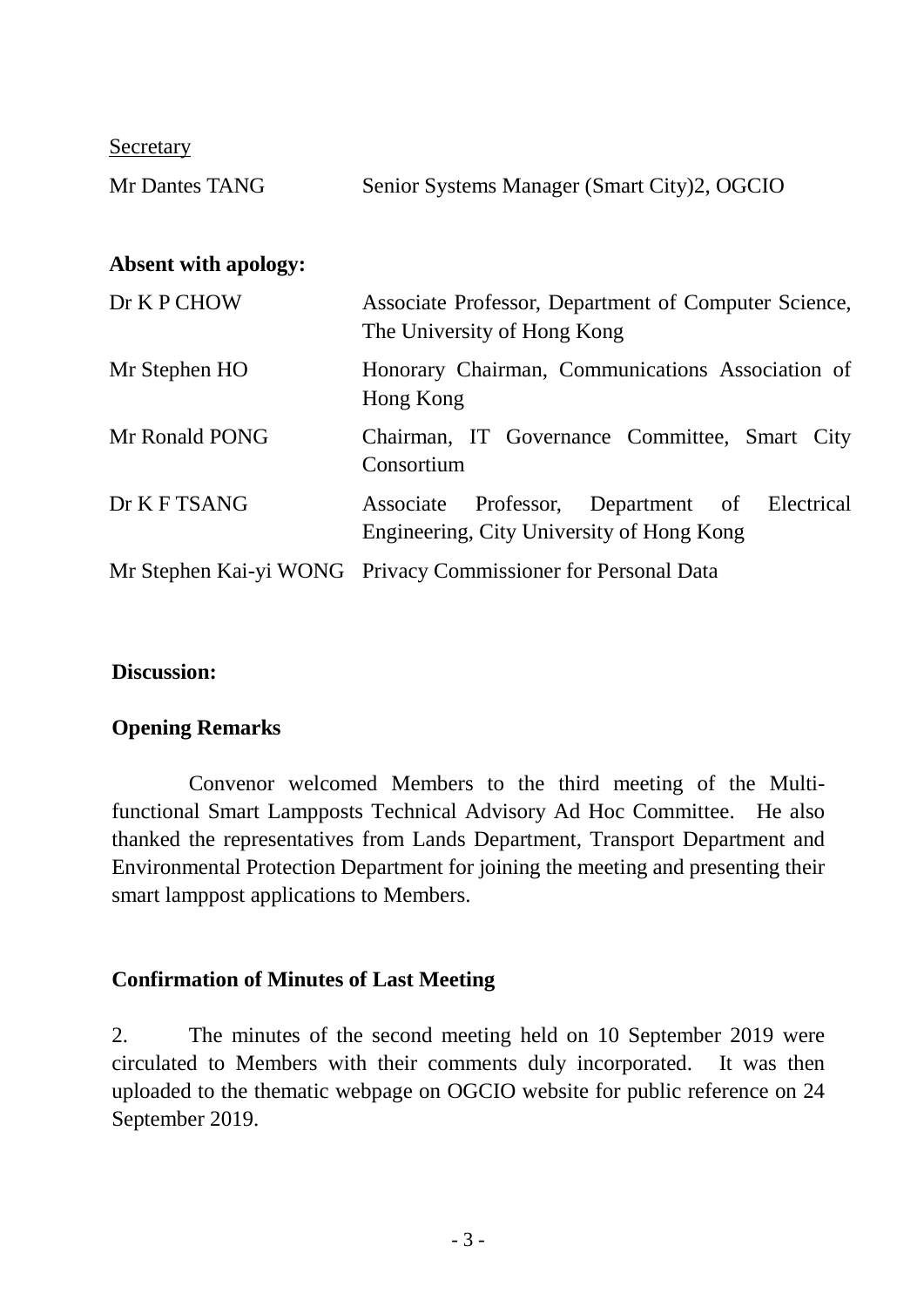## **Briefing on Smart Lamppost Applications (Part 2)**

3. Further to the four smart lamppost applications discussed in last meeting, Convenor informed Members that six other smart lamppost applications (including some not activated or yet to be installed) would be discussed in this meeting.

4. Mr James WONG representing the Lands Department briefed Members on Bluetooth Beacon and Geographical Quick Response Code (Geo-QR Code) which were installed at smart lampposts to provide accurate positioning information for supporting the development of various location-based applications by the Government and the industry.

5. The Bluetooth Beacon would only transmit Bluetooth Low Energy signals containing respective positioning information and did not have any data collection function. A total of four Beacons would be installed for each smart lamppost with two installed at around 2m and another two at around 4m above ground to provide sufficient signal coverage array to facilitate more precise positioning.

6. The Geo-QR Code included two components namely Geo-QR Code Tag and Geo-marker. The Geo-QR Code Tag consisted of one Geo-QR code label and one passive Near Field Communication (NFC) Tag readable by smartphones. The Geo-QR Code Tag was installed at around 1.3m above ground facing pedestrian walkway for providing accurate positioning information and facilitating users to access the GeoInfo Map website / MyMapHK mobile app of LandsD through a landing page. The Geo-marker was a 150mm x 300mm aluminium plate, composed of one Geo-QR code label and one Target Marker mounted at around 3m above ground level facing carriageway. The Geo-QR code label of Geo-marker would provide positioning information for various location-based applications while the Target Marker would provide precise coordinates for supporting various smart city applications. The Geo-QR Code including the Geo-QR Code Tag and the Geo-marker did not have any data collection function. Mr James WONG supplemented that security measures such as immutable tag id of the NFC Tag and SHA256 hash function were implemented to protect against fake devices.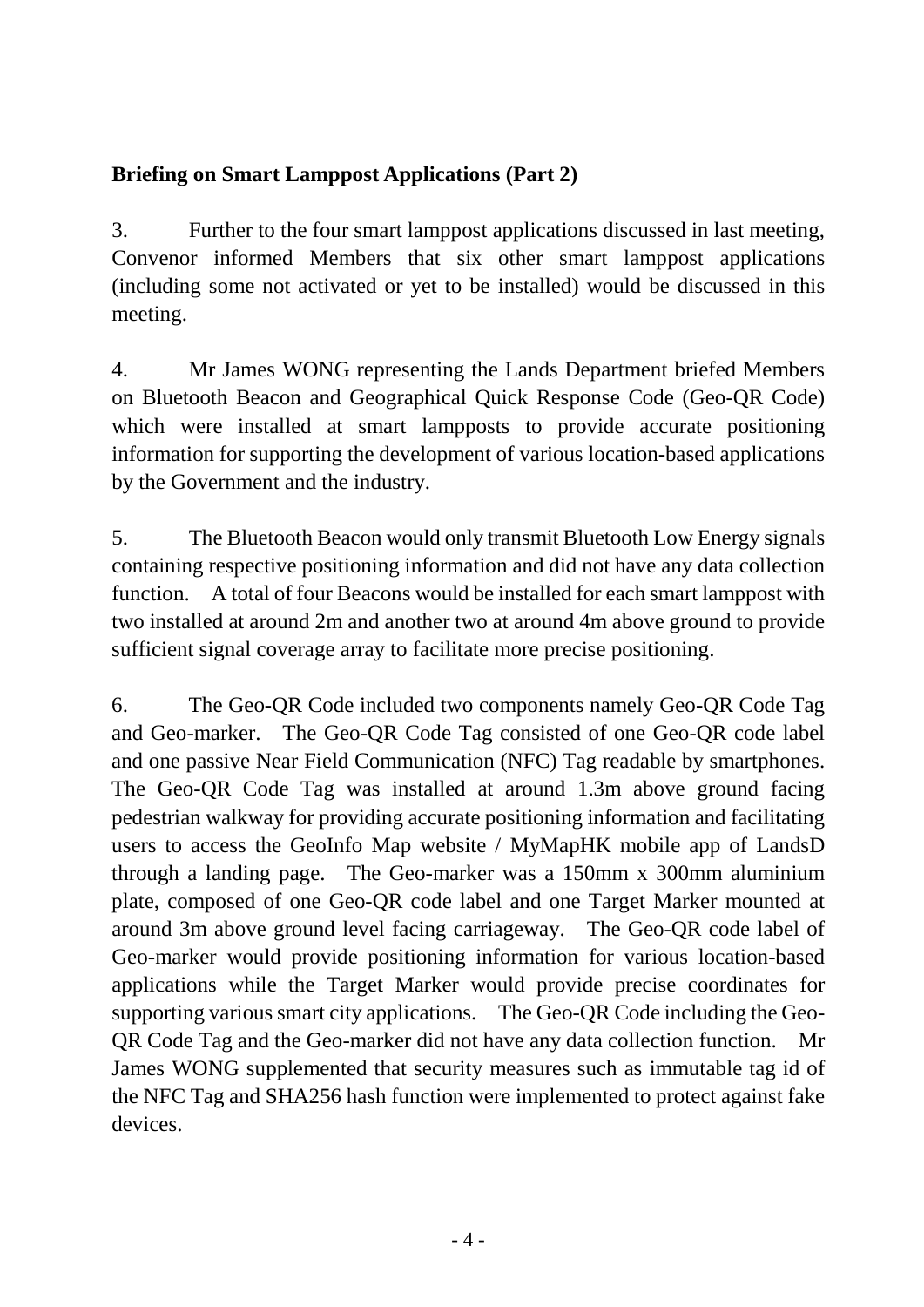7. Ms Shirley LEUNG representing the Transport Department briefed Members about three smart lamppost applications for traffic management, including Thermal Detector, Video Detector and Pan-Tilt-Zoom (PTZ) Surveillance Camera as well as their respective security and privacy protection measures. All these devices had not been installed at the smart lampposts so far. For the Thermal Detector, the installation was postponed due to the delay in product delivery. As for the Video Detector and PTZ Surveillance Camera, they were originally planned to install in the later phase of the pilot scheme.

8. The Thermal Detector detected the thermal energy emitted and radiated by objects to produce black and white "shadow" images based on temperature difference. It served to collect real-time traffic data including vehicle count, speed and road occupancy. Thermal Detector, with resolution of 320 x 240 pixels and fixed detection zone, would be installed facing the rear of passing traffic on the carriageway for traffic data collection. Neither images nor videos would be recorded. No personal privacy issue was identified in the Privacy Impact Assessment for the use of the Thermal Detector. The Thermal Detector was now under testing.

9. The Video Detector was aimed at collecting real-time traffic data, as well as performing automatic incident detection, monitoring traffic condition via live video stream, and providing traffic snapshot images as open data for public dissemination. The Video Detector had a dual camera (i.e. visual camera and thermal camera) for collecting visual image and video stream at 320 x 240 pixels and thermal image at 640 x 480 pixels. The Video Detector had a fixed detection zone and would be installed along the direction of traffic facing the rear of passing traffic. In the Video Detector, the thermal camera was mainly used for automatic incident detection, and the visual camera for verification of traffic incidents via live video stream and capturing of traffic snapshot images. Neither images nor videos would be recorded. No personal privacy issue was identified in the Privacy Impact Assessment for the use of the Video Detector. Product procurement for the Video Detector was currently put on hold.

10. The PTZ Surveillance Camera was aimed at viewing of real-time traffic condition for traffic monitoring and incident management. It was capable of pan,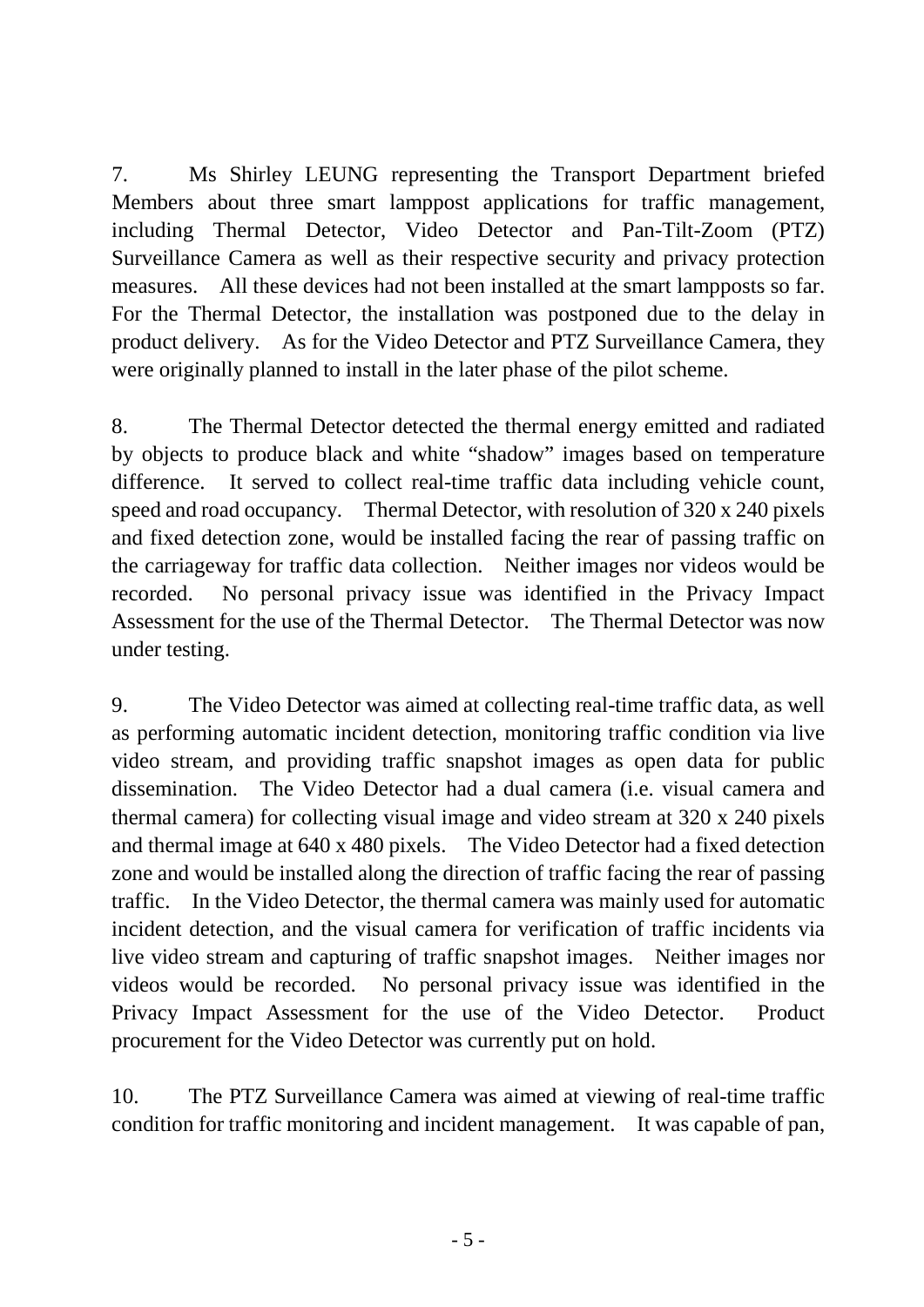tilt and zoom control for retrieving video stream at 752 x 582 or less pixels to facilitate monitoring of general area-wide traffic situation. It would be operated with limited zooming power (zooming would only be used for necessary traffic monitoring or incident management) and return to pre-set position with wide-angle viewing. No personal data would be collected and there would be no recording. Privacy Impact Assessment would be conducted to ensure that the use of the PTZ Surveillance Camera would be fully complied with the Personal Data (Privacy) Ordinance and related guidelines. Relevant products for the PTZ Surveillance Camera were still being identified in the market. Ms Shirley LEUNG supplemented that different types of devices aimed to serve different purposes, and they were planned to be installed on different smart lampposts on a need basis. The meeting noted that potential suppliers were free to offer in their bids equipment exceeding the required performance in the bid, for example cameras with higher resolution. However, Ms Shirley Leung re-iterated that video stream at 752 x 582 or less pixels would be sufficient for traffic monitoring purpose.

11. Mr David CHAN representing the Environmental Protection Department (EPD) briefed Members on the illegal dumping monitoring application with proposed functions including auto-detection of illegal dumping activities, email alerts, recognition of vehicle plate numbers and live viewing at the scene. The application was still under design and development stage. Although the cameras had been installed at some smart lampposts, due to public concern, the cameras were not activated and application development was put on hold. Mr David CHAN expressed that EPD would review the locations and number of smart lampposts for the application to make sure the cameras, if deployed for use in future, would only be installed at the locations with genuine concerns on illegal dumping activities. Furthermore, the application would strictly comply with the Personal Data (Privacy) Ordinance and related guidelines, and the videos and images so collected from the smart lampposts would be kept no longer than necessary.

#### **Views/Comments from Members**

12. Having more in-depth understanding on the purposes, technical details as well as the security and privacy protection measures of the six applications on the smart lampposts, Members expressed their views and suggestions as follows: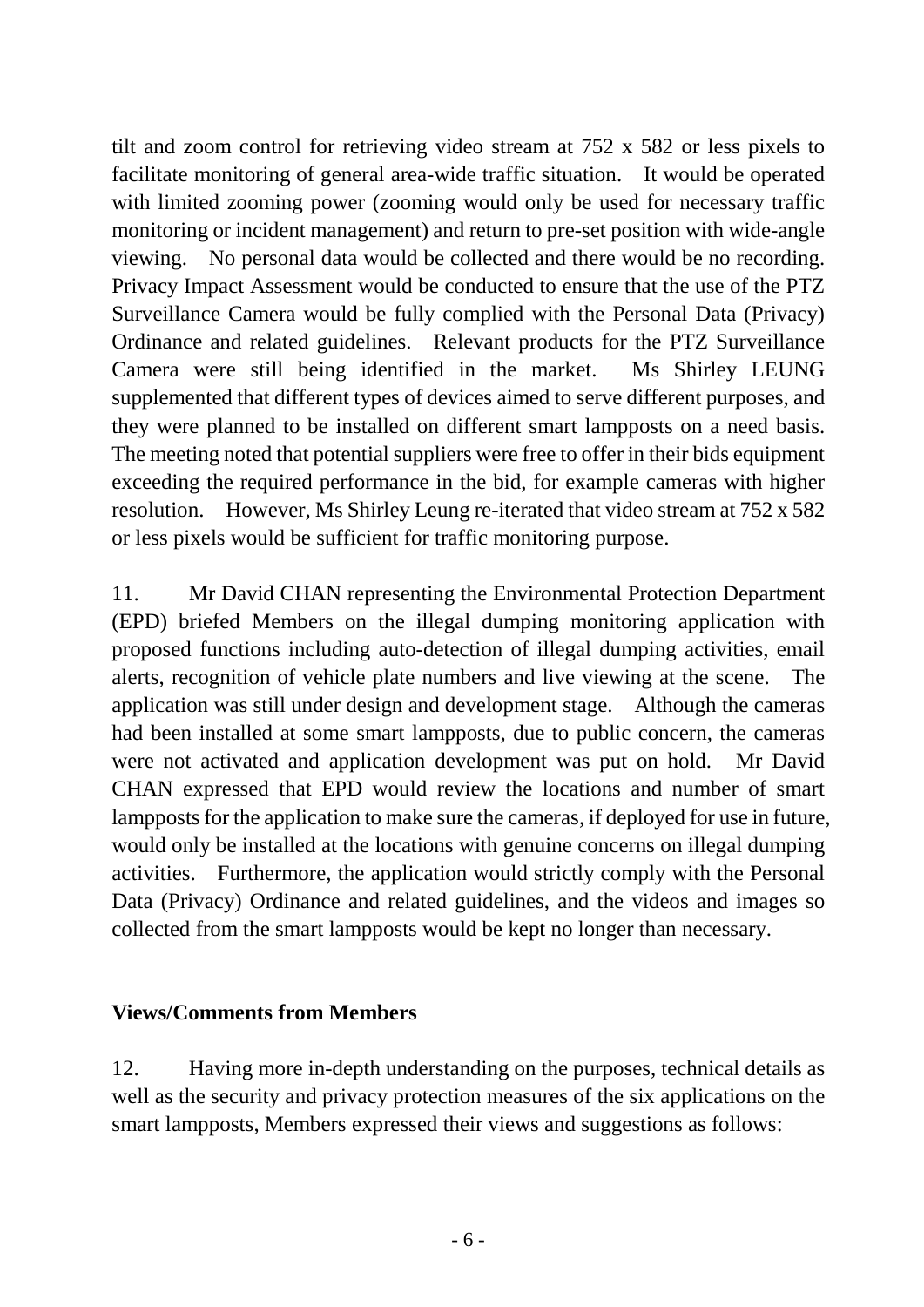Bluetooth Beacon and Geo-QR Code

- Members noted that these positioning devices do not have any data collection function and there is no privacy concern;
- Government to prepare and publish relevant application developer guides to facilitate proper use of the positioning information in developing applications by the community;

Thermal Detector, Video Detector and PTZ Surveillance Camera

- Members noted that the Thermal Detector produces thermal images only and there is no privacy concern; however, further discussion on implementation of the PTZ Surveillance Camera on smart lampposts is required as there are potential privacy issues;
- Government to adopt relevant measures to ensure only low resolution images of raw nature would be taken by devices;
- Government to adopt masking to protect privacy where appropriate;
- Members noted that some of the devices are serving similar functions (e.g. vehicle count, speed and road occupancy) and advised Government to minimise the number and types of traffic devices and consider adopting less privacy-intrusive technologies, such as LiDAR, Radar or thermal detection technologies where appropriate;

Illegal Dumping Monitoring

- Members highlighted that further discussion on implementation of the application on smart lampposts is required as there are potential privacy issues;
- Government to conduct privacy impact assessment to ensure the application is fully complied with the Personal Data (Privacy) Ordinance, particularly for the high resolution videos and images;
- Government to install the application only at selected smart lampposts in less privacy-intrusive locations with genuine needs (e.g. known blackspot) and in full consultation with and support of concerned local communities and District Councils;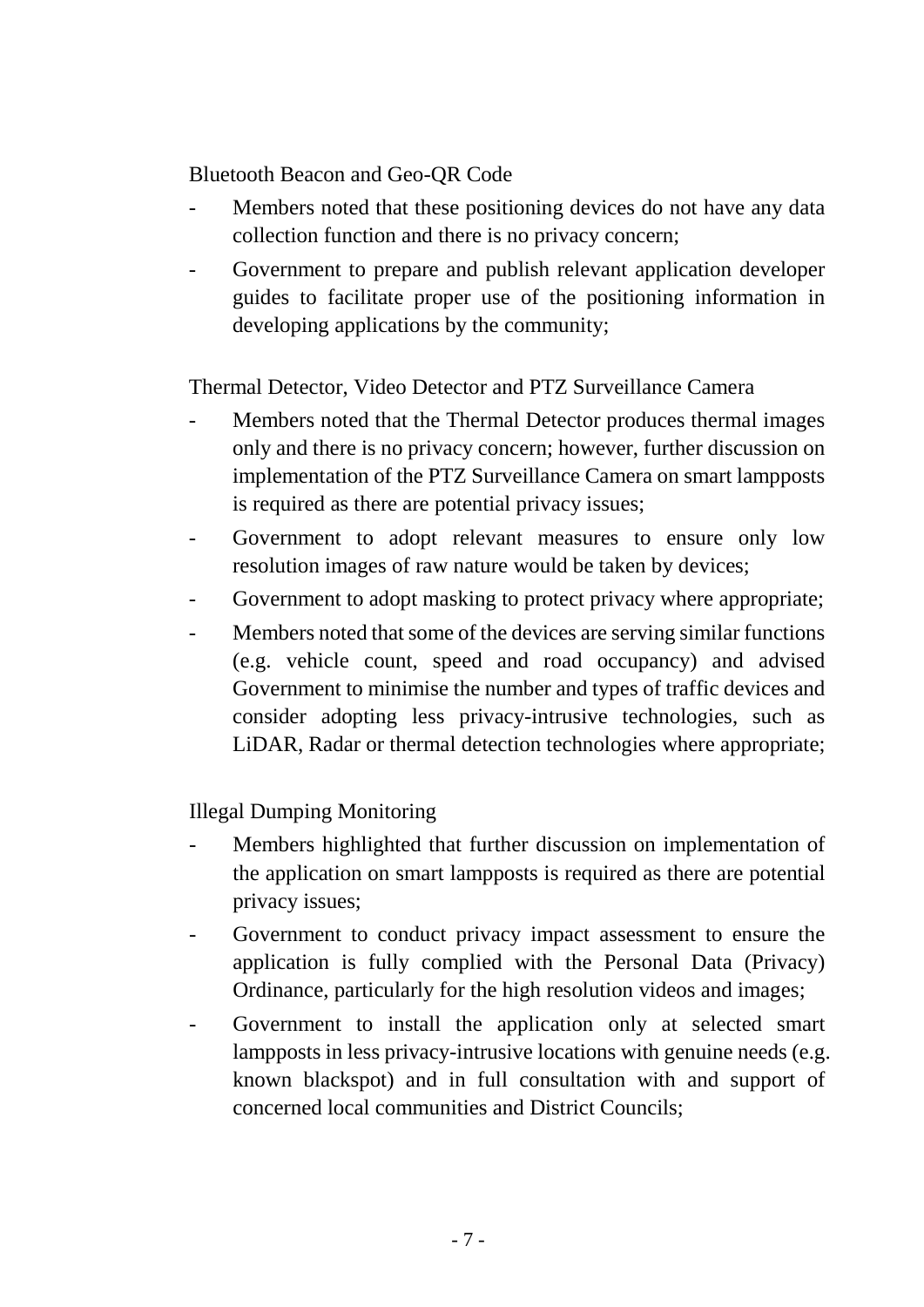in the longer run, Government to set up rigorous, credible, transparent and publicly recognised processes to review and approve similar applications with potential privacy concern before they are installed on the smart lampposts.

13. Convenor thanked Members for their professional advice and valuable suggestions.

### **Any Other Business**

14. AGCIO(ID) briefed Members that 16 lampposts at Kwun Tong Town Centre were in different degrees of damage during the public event on 4 October 2019. Ten of them were smart lampposts that came into operation in June 2019. All the external covers were either scratched, damaged or dismantled and 3 of them had more severe damages including door locks forcibly opened, power and signal cables cut as well as smart devices and equipment damaged/removed. The other 6 were newly designed lampposts with only lighting function and no smart devices, and the external covers were scratched. Basic road lighting services were resumed on 5 October 2019 and detailed on-site inspection was required in order to confirm the degrees of damage and estimate the repair costs and recovery schedule. The device and function list published on the Public Sector Information (PSI) Portal (data.gov.hk) would be updated to reflect the deactivation of those devices due to the incident.

### *(Post Meeting Note: The function list on the PSI Portal was updated accordingly.)*

15. Convenor advised that items to be discussed in next meeting would include 5G equipment to be installed on smart lampposts and the potential applications, and the smart lamppost design to tie in with the requirements of the smart devices and applications. Furthermore, an initial summary of Members' advice and recommendations collected so far would be presented in next meeting for Members' consideration for inclusion in the committee report. It was anticipated that more meetings would be needed to enable Members to have sufficient time for discussion and deliberation on the report. The schedule for the additional meetings would be proposed in next meeting.